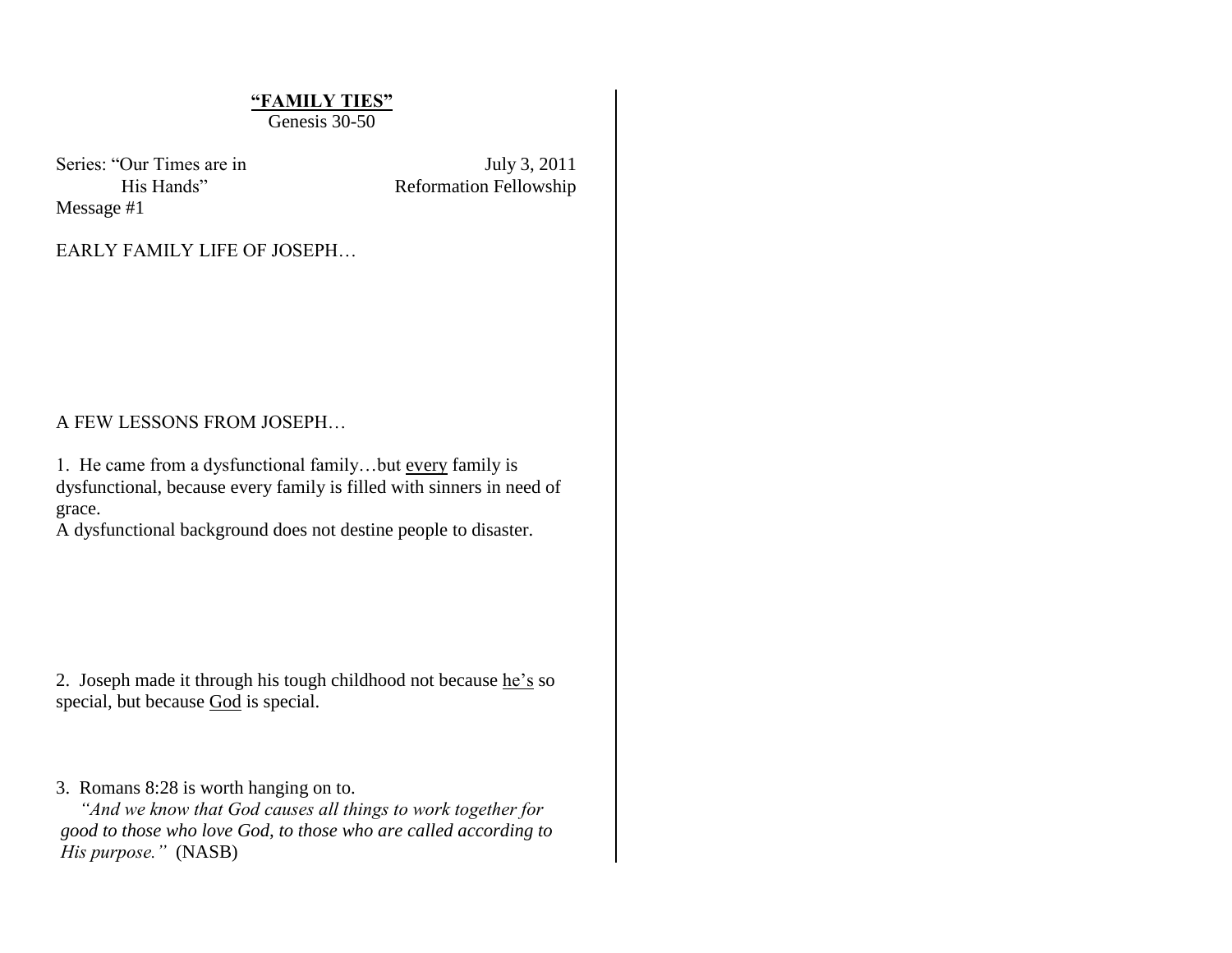### **"BROTHERLY LOVE-LESSNESS"**

Genesis 37:1-11

Series: "Our Times are in July 10, 2011 Message #2

His Hands" Reformation Fellowship

### **INTRO**

The story of George.

## **FAMILY FEUD (VS. 1-11)**

1. A family with wealth.  $(vs. 1-2)$ 

Simple take-away #1: *Family wealth does not guarantee family harmony.*

2. A family with favoritism. (vs. 3-4)

Simple take-away #2: *Family favoritism is a foolishness that can lead to fury*.

3. The dream sequence. (vs. 5-10)

Question: Is it the norm for God to communicate with His people through dreams?

4. A family with jealousy (v. 11)

Simple take-away #3: *Jealousy is terribly destructive.*

- a. Proverbs 14:30: "A heart of peace gives life to the body, but envy rots the bones."
- b. Examples
- c. Why would we become jealous?
	- 1. Our culture encourages it.
	- 2. Our nature enjoys it.
	- 3. Our circumstances enable it.
- d. Is there hope?
	- 1. God at work.
	- 2. God is running the show.

## **WRAP UP STORY**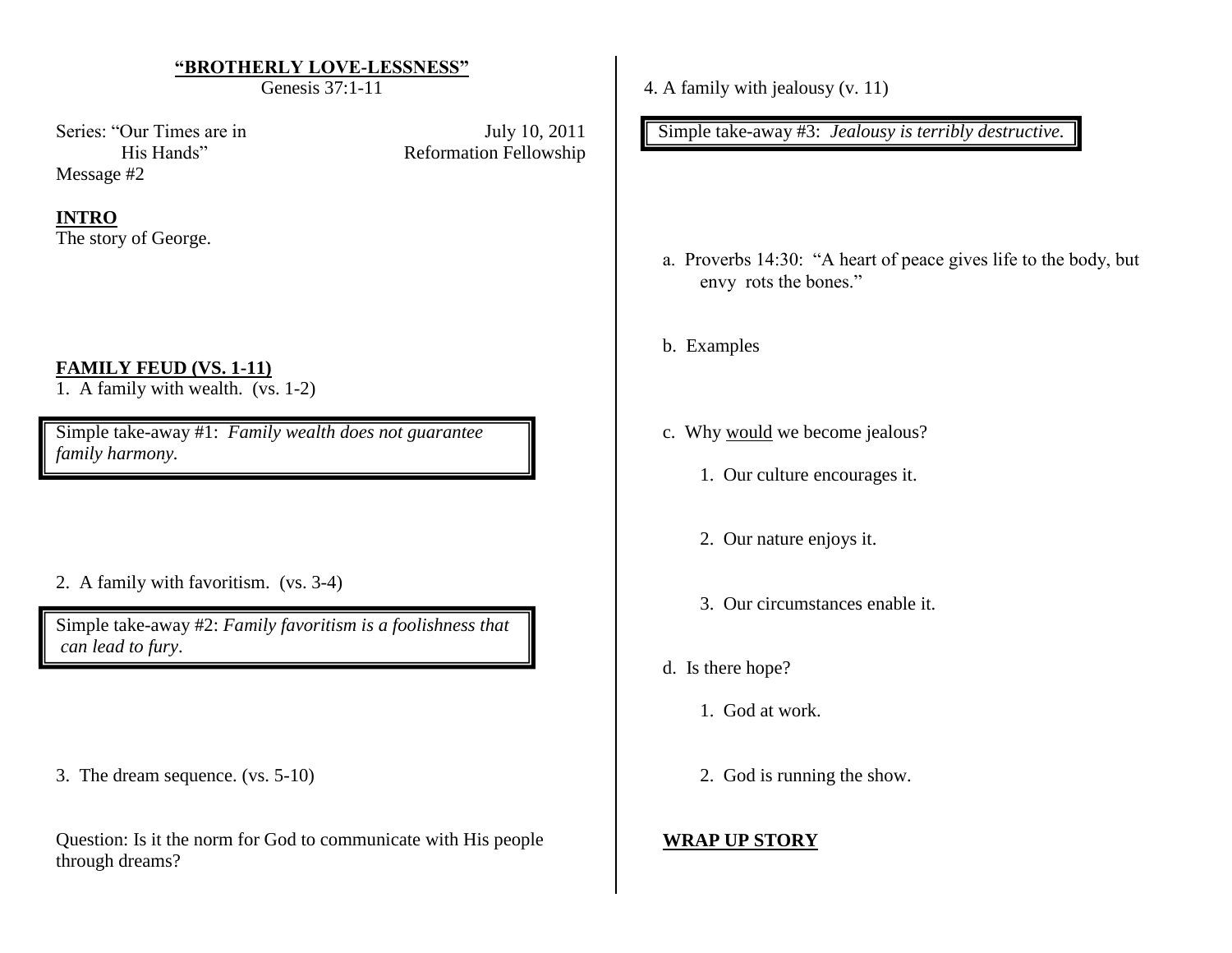**"The Dreamer's Nightmare"**

Genesis 37:12-35

Series: "Our Times are in July 17, 2011 Message #3

His Hands" Reformation Fellowship

## **INTRO**

### **CATCH UP CONTEXT**

Jealousy (envy) is common because: Our culture encourages it…

Our nature enjoys it…

Our circumstances enable it…

#### **STORY TO HEAR**

Sent (vs. 12-17)

Slammed (vs. 18-24)

Sold (vs. 25-28)

Saddened (vs. 29-35)

### **POINTS TO PONDER**

1. *What jealousy can do.*

Take home encouragement: By God' grace...

…may we resist jealousy.

#### 2. *What God does.*

 "And as for you, you meant evil against me, but God meant it for good in order to bring about this present result…" Genesis 50:20 (NASB)

Take home encouragement: By God's grace...

…may we resist despair.

**WRAP UP**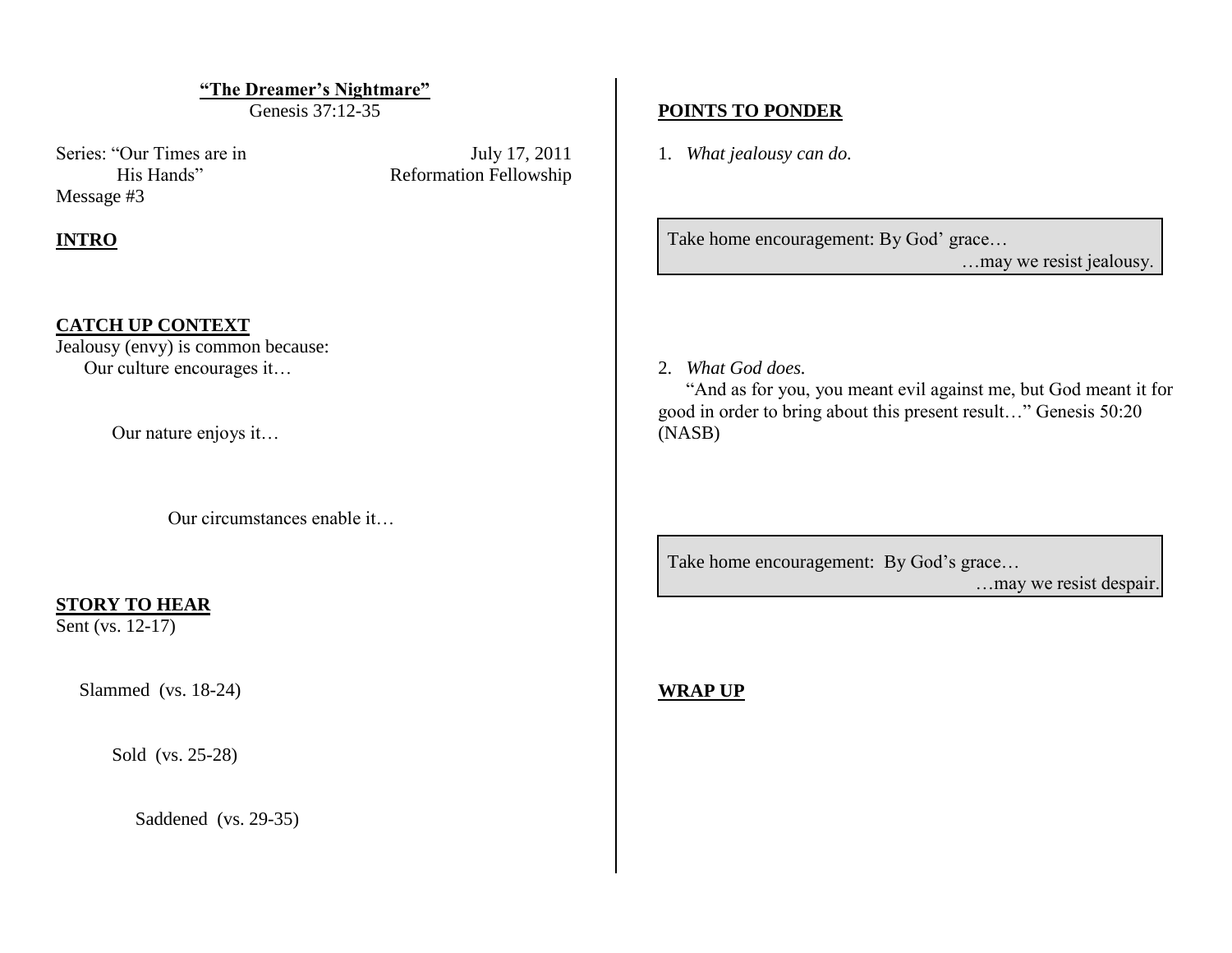#### **AN UNWANTED TRIP WITH UNEXPECTED RESULTS**

Genesis 37:36 and 39:1-6

Series: "Our Times are in July 24, 2011 Message #4

His Hands" Reformation Fellowship

**INTRO:** Trips

#### **JOSEPH WAS PROTECTED** (37:36)

A side trip: Was it Midianites or Ishmaelites, and does it matter? Does it matter if the Bible is without errors?

- Is "limited inerrancy" (there are errors in the Bible) a problem?
- 1. If we start with a position that there are errors, why would
- we trust **any** portion of Scripture as being true?
- 2. If we say there are errors, if only in small things, why stop there?
- 3. Shift of authority----from scripture to us.
- 4. History and science, "faith and practice"

**JOSEPH WAS PROSPERED** (39:1-4a)

#### **JOSEPH WAS PROMOTED** (39:4-6)

#### **SO WHAT? LESSONS FROM EGYPT**

Precious Provision

1. *Joseph's God – our God – sometimes protects us from, but more often protects us in, life's tough circumstances…* …so may we endure.

#### Unpredictable Providence

2. *Joseph's God sometimes prospers faithful followers, and sometimes doesn't…*

…so may we not presume or be ungrateful.

#### Complete Panorama

3. *Joseph's God reveals realities throughout all of Scripture…* …so may we pay attention.

#### Unparalleled Perspective

4. *Only by knowing and trusting God and Scripture can anyone have perspective on life's ups and downs – prosperity and adversity - …* …so may we embrace God and Scripture.

#### **WRAP UP**